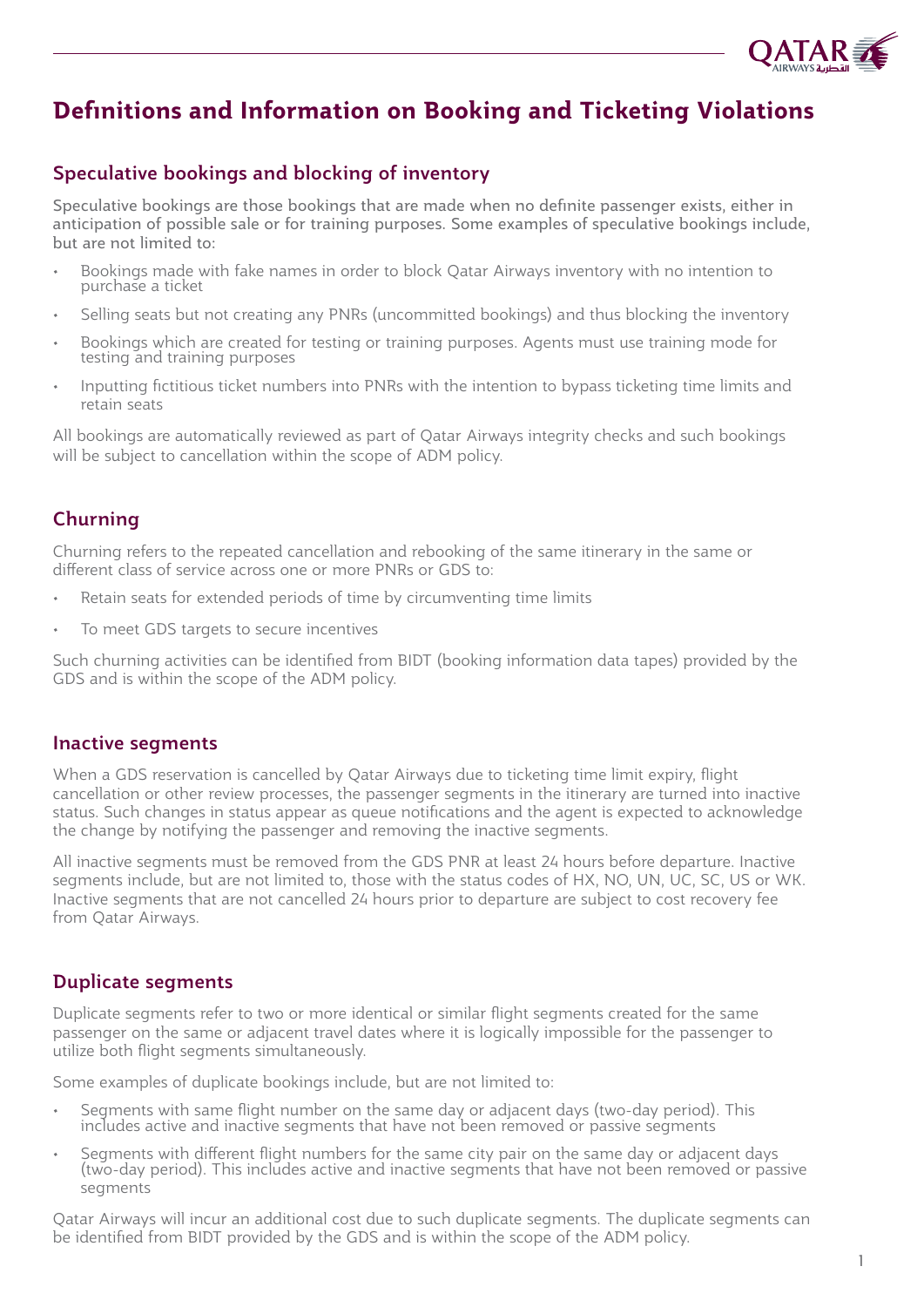

#### Passive segments

Passive segments are segments that are created in a GDS to represent active segments, which are originally created in third party systems, most often airline systems. Passive segments should only be created by GDS subscribers purely as a way of issuing a ticket for a booking that has already been made in Qatar Airways reservations system. Accordingly, agents without ticketing rights on Qatar Airways should not create passive segments. Passive segments should also not be used for any other purposes, including, but not limited to:

- Meeting GDS productivity targets
- For ticketing active bookings held in the same GDS or other GDS
- For invoicing and administrative functions
- Booking passive segments in a PNR already containing active Qatar Airways segments to abuse inventory

#### Invalid segments or other GDS abusive practices

Open-dated segments are an example of invalid segments and it has been noticed that open dated segments are used in certain GDSs to keep PNRs active indefinitely. There are alternate non-air entries that can be used in consultation with your GDS to keep a PNR active for which Qatar Airways will not be charged by the GDS. Open-dated segments are not accepted by Qatar Airways and if billed to Qatar Airways by the GDS will be subject to cost recovery

Using 'IN' entry to gain access to group PNRs instead of using passive segments or group claim is not permitted and if identified, can also be charged back to the agent.

#### O&D violations

Bookings that are not created using the actual O&D availability which the passenger intends to travel. The entire connection must be sold together as an O&D from the passenger's actual origin to the actual destination.

If the agent does not follow the recommended booking methods, any un-ticketed PNR found will be cancelled and ticketed will be subject to an ADM.

# POC violation

Creation of segment(s) not in the right booking sequence as per the travel date of the journey that a passenger intends to travel, with the intention to circumvent Qatar Airways inventory to obtain seats in RBD(s) which may have not been available when the same was requested.

If the agent does not follow the recommended booking methods, any un-ticketed PNR found will be cancelled and ticketed will be subject to an ADM.

#### Married segment violations

Segments that are booked separately and not as an O&D. Rebooking or cancellation of any married or partial cancellation of segments must, at the same time, be applied to the connecting flight segment.

If the agent does not follow the recommended booking methods, any un-ticketed PNR found will be cancelled and ticketed will be subject to an ADM.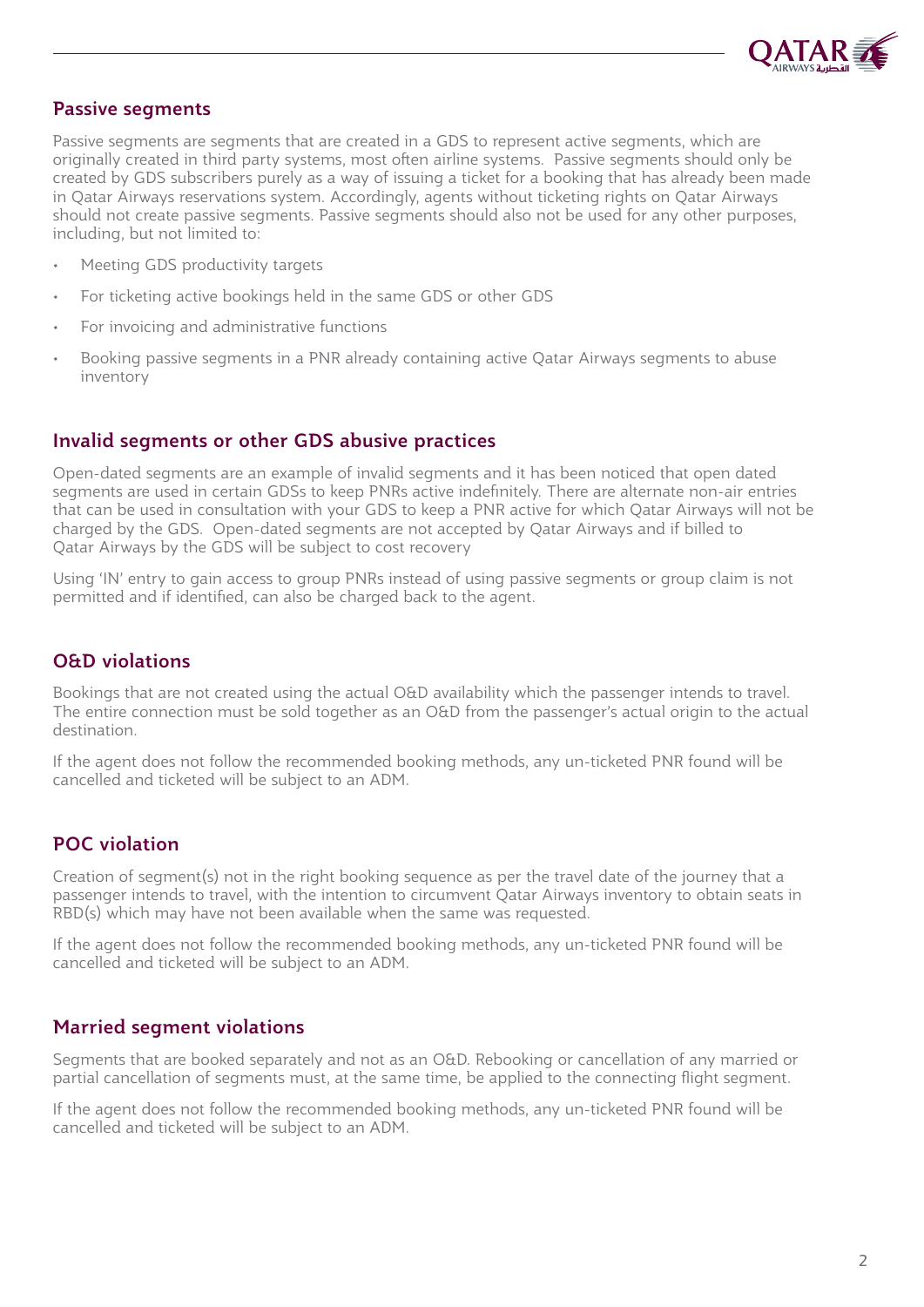

# Other type of O&D violations

Use of robotic macros/scripts to perform availability or sell functions that result in manipulating or bypassing the system controls is not allowed.

Any other means of transactions to manipulate the O&D system, including but not limited to, inventory abuse, availability computation, segment sell, system security, creation of non-homogeneous party bookings as well as any other illegitimate transactions, are strictly not permitted.

If the agent does not follow the recommended booking methods, any un-ticketed PNR found will be cancelled and ticketed will be subject to an ADM.

# Abuse of CIP selection rules

157 documents issued on other airline filed fare, which does not permit ticketing on 157.Incorrect Airline CIP chosen for issuing tickets.

OAL fare used on Qatar Airways document with no Qatar Airways sectors involved will be raised to the next applicable Qatar Airways fare.

OAL fare which does not permit ticket issued on Qatar Airways document (also termed as sales restriction) will be raised to the next applicable higher Qatar Airways fare.

# Minimum/Maximum stay abuse

Ensuring Minimum and Maximum stay rules are adhered to during issuance of ticket.

Any fare that has a restriction on Minimum/Maximum stay and the same has not been adhered to will be raised to the next applicable higher fare.

# RBD abuse (Higher Inventory class used other than the one allocated to a particular filed fare)

Checking to ensure correct ticketing class is being booked and entered on the ticket.

Any ticket that has been issued on an RBD, which is higher than the permitted class as per the fare basis, will be raised to the next applicable higher fare.

### Advance purchase requirements (The minimum number of days required to issue ticket prior to the departure day)

Checking to ensure that the documents have been issued in accordance to the advance purchase requirements of the fare rule.

Any fare that has a requirement of advance purchase and the same has not been adhered to will be raised to the next applicable higher fare.

# Weekend surcharges (Additional cost to be charged for travelling on weekend/weekday as per the filed fare rule)

Ensuring correct weekend surcharges have been collected when flights are booked on applicable days.

For any fare which has a requirement of weekend surcharge and the same has not been collected, an ADM will be raised for collection of the weekend surcharge.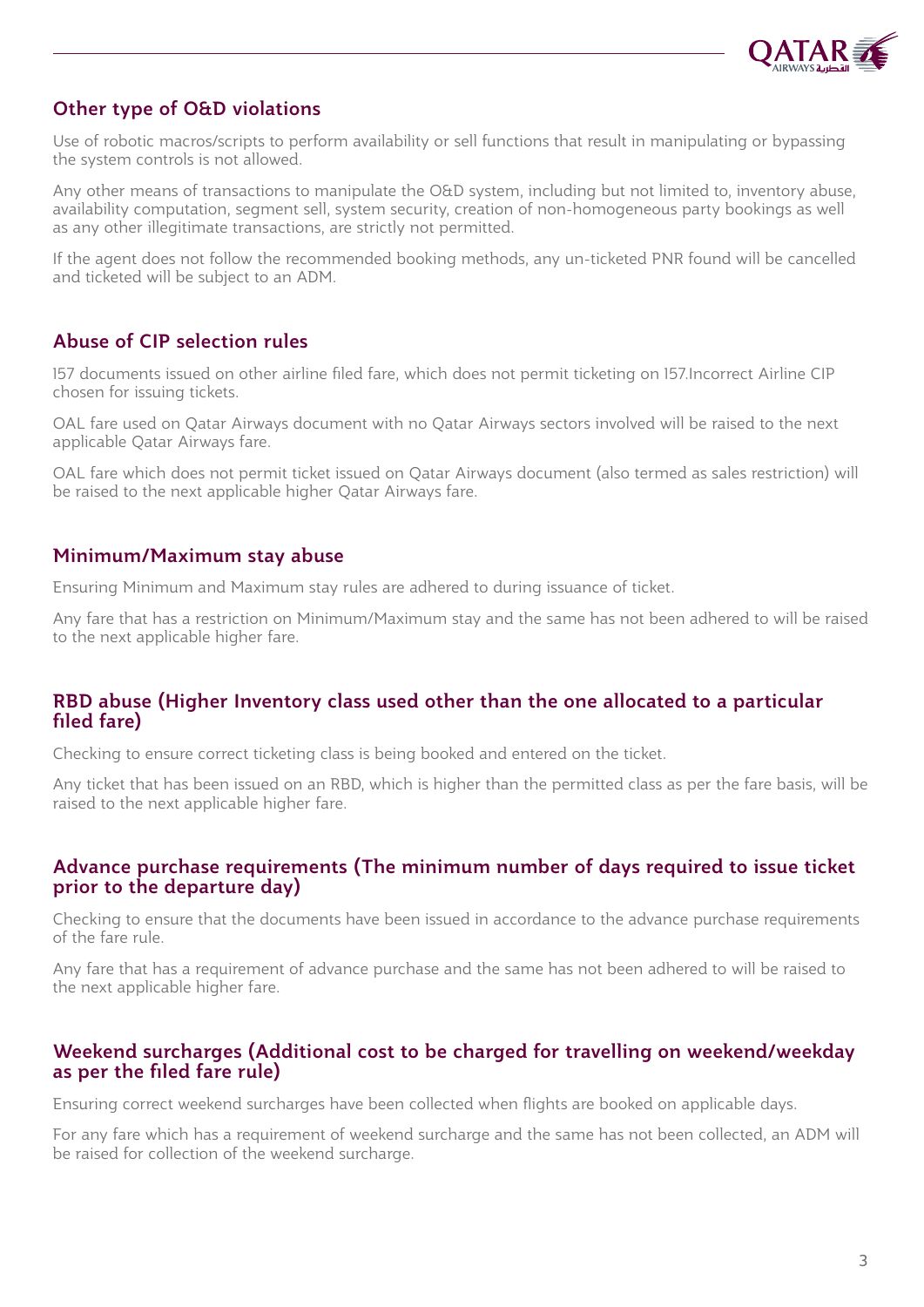

# Correct fare paid

Ensuring the correct fare includes flight supplements, add-ons and other charges, if any have been collected on the ticket.

For all the above under collections, an ADM will be raised for collection of difference.

### Routing and flight requirements (During booking and ticketing the permitted routing and flights are used)

Ensuring that the contract permits the routing and flights used on the ticket.

Any ticket that has not adhered to the specified routing or flight requirements as per the fare used will be raised to the next applicable higher fare.

# Child/Infant fares (The correct fare to be paid after applying the child/infant discount)

Checking that children and infant fares are collected after the correct discount has been applied and fares are used only when the discounted fares are available.

#### Stopover checks and transfers (Usage of permitted stopovers and transfer in the itinerary as per the ticketed fare)

Checking for abuse of rules where stopovers / transfers are not permitted or limited. Ensuring permitted stopover / transfer fees are paid at a surcharge.

Any fare that has a restriction on stopover / transfer and the same has not been adhered to will be raised to the next applicable higher fare.

For any fare that has a surcharge on stopover / transfer and the same has not been collected, an ADM will be raised for collection of such surcharges.

### Season checks (Ticket is issued with the correct dates permitted as per the season level filed for the fare)

When seasons are applied to fares, checking to ensure the correct seasonal level is used.

Any fare that has a seasonality restriction and the same has not been adhered to ADM will be raised to the next applicable higher fare.

### Travel restrictions and blackout periods (Ticket is issued with the correct dates permitted as per the season level filed for the fare)

When applied fares restrict travel on certain dates, checking to ensure the same has been adhered to.

Any fare that has restriction on travel dates and the same has not been adhered to will be raised to the next applicable higher fare.

### Combination check (when the ticket issued using 2 or more fares, the combinable fare needs to be used while ticketing)

Where a fare restricts the use of certain carriers for certain destinations, checks are made to ensure the correct carriers and RBDs are used. This check also ensures combination of permitted fare basis.

Any fare that has restriction on combinations with carriers / fare types / class and the same has not been adhered to will be raised to the next applicable higher fare.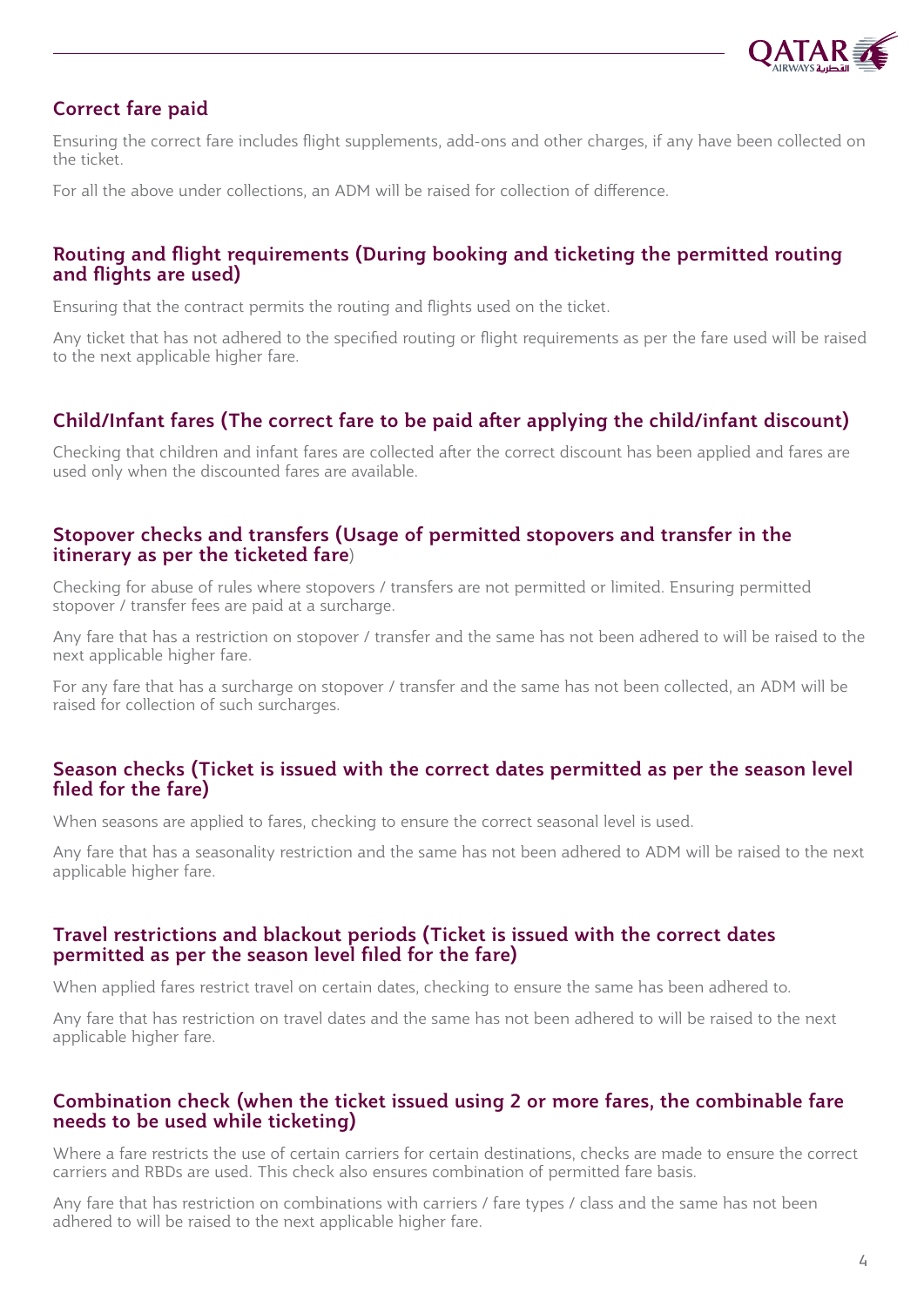

#### Commission check (the correct applicable commission is claimed when the ticket is reported)

Ensuring correct commission levels are applied to documents. Particularly useful where a carrier has a different applicable commission level.

Any ticket on which the agent has over-claimed the commission, ADM will be raised to recall this amount.

### Under collection of tax (When the ticket is issued, the correct applicable government and airport taxes including YQ, YR and OB, is reported)

Ensuring correct taxes have been paid for the ticketed journey.

ADM will be raised for all under-collected and non-collection of applicable taxes including YQ and YR.

# Agent check (Check if the ticketing agent is entitled to use the special fare)

Check if the agent IATA is entitled to issue tickets for a specific contract. If IATA is not entitled, ADM will be raised to next applicable higher published fare or discount/supplementary commission will be recalled.

#### Non-refundable fares (While refunding a fare whose penalty rule states non-refundable should not be refunded)

Ensuring that no fare is refunded which does not permit a refund.

For any fare that does not permit a refund and has been erroneously claimed by an agent, ADM will be raised to recall this amount.

# Unpaid cancellation fee (The applicable cancellation penalty at the time of refund should be paid)

Ensuring that any applicable cancellation fees have been applied.

For any fare that can be refunded with a cancellation penalty and has not been included in refund calculation, ADM will be raised to collect this amount.

### Correct cancellation fee not paid (The applicable cancellation penalty at the time of refund should be paid)

Ensuring that the correct cancellation fee or percentage has been charged.

For any fare that can be refunded with a cancellation penalty and has not been correctly included in refund calculation, ADM will be raised to collect this amount.

# Full refund on partly used ticket (While refunding, a full refund should not be claimed for partially utilized ticket)

Ensuring the correct amount of refund is calculated on partly used ticket.

For a full refund that has been claimed on partly utilised ticket, ADM will be raised to recall the additional refund claimed over the partly utilised ticket.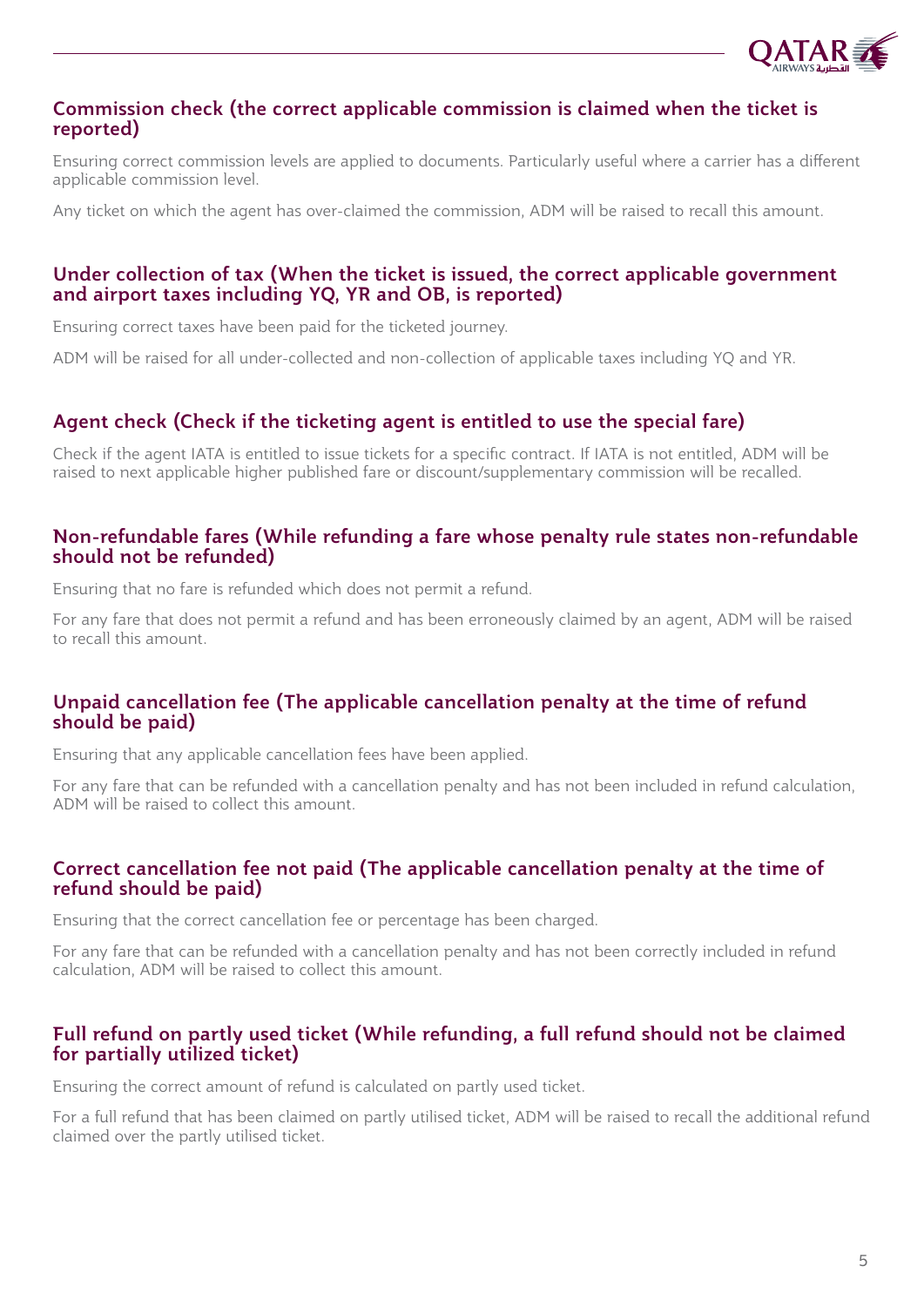

#### Conjunction tickets refunded separately (When processing a refund all the documents should be processed together, any conjunction ticket issued should be included)

Ensuring that conjunction tickets are not refunded separately, thereby avoiding duplicate refunds.

For any duplicate refund, which has been claimed against a conjunction ticket, ADM will be raised to recall the entire refunded amount.

#### Commission refunded (When processing a refund, the commission received on the utilized sector should be recalled)

Ensuring commission at the correct rate is repaid on any refund, or refundable portion, of a fare or on a cancellation charge.

For any refunded ticket where commission has not been calculated as per the originally issued ticket, ADM will be raised to recall the additional commission claimed.

### Agency checks (When document is refunded, ensure the agent who issued the document refunds it)

Ensuring refund requests are made from the original ticketing agent.

For any refund that has been claimed by an agency and originally not ticketed by them, ADM will be raised to recall the entire refund claimed.

### Tax refunds (When a ticket refund is being processed, the taxes paid for utilized sectors should not be refunded)

Ensuring that taxes are correctly refunded and any tax applicable to a utilised journey or partially utilised journey is not entirely refunded.

For any refunded ticket where tax has not been calculated as per the travelled sector or non-refundable taxes have been refunded, ADM will be raised to recall the incorrect tax claimed.

### No-show charges (Ensure when processing a refund or reissuing /exchanging a document, no-show fee if applicable is reported)

Applicable no-show fee has been correctly collected.

Based upon the fare rule, the applicable no-show fee will be charged for the segment marked as no show.

#### Fare recalculation (When the ticket is reissued, the applicable fare to be recalculated)

Ensuring the new fare has been recalculated correctly.

Fare will be re-calculated as per the date of issue of the original document in case of a partial reissue and exchanged document in case of a full reissue.

# Unpaid change fee (The applicable change/reissue fee at the time of reissuance should be paid)

Ensuring that any change fees, both on net documents and IATA fares have been applied.

For any uncollected applicable change fee for reissued tickets, ADM will be raised to collect this amount.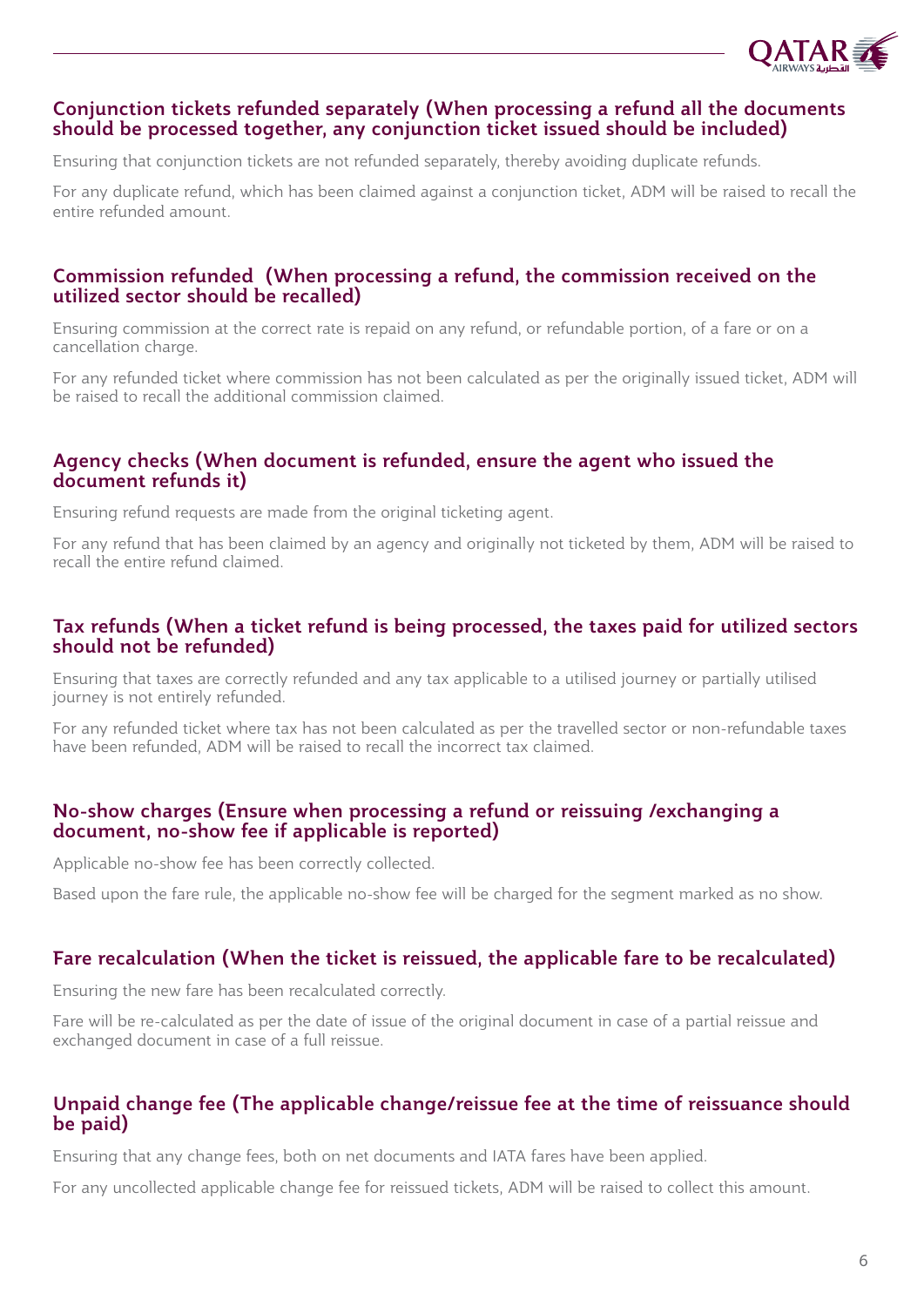

#### Incorrect change fee paid (The applicable change/reissue fee at the time of reissuance should be paid)

Ensuring that the correct change fee or percentage has been charged to net and IATA fares.

Any applicable change fee for reissued tickets incorrectly collected, ADM will be raised to collect the difference.

#### Name change (When reissuing the ticket, the Qatar Airways policy of name change to be adhered to)

#### Ensuring the new ticket has been reissued to the same passenger.

For any ticket reissued to a different name other than the original passenger, ADM will be raised to collect the entire amount. If a ticket is issued to a new name then this is to be considered as a new ticket.

#### Group materialisation (Depending on the group contract, the group materialisation should be calculated for refund of group deposit)

When group seats are issued and flown less than the allotted seats by applying the standard 80% materialisation criteria rule.

For any group individual or contract not meeting the required materialisation criteria, ADM will be issued for shortfall of seats.

#### Group size not met (As per Qatar Airways policy the minimum Group size for Economy and Premium Cabin should be adhered to)

When the group shell ID minimum requirement of seats is not issued. The minimum requirement of Economy Cabin is 10 seats and 6 seats for Premium Cabin.

For groups not meeting the minimum requirement, all tickets will be considered as published tickets and applicable higher published fare will be considered and ADM issued for the difference of fare.

#### Non-refundable group deposit

If a group deposit is refunded or reissued without authorisation.

For any deposits, if claimed for a refund or reissued without authorisation, ADM will be issued for the entire deposit amount. This is applicable for both scenarios, whether seats are released within or outside window.

#### Under-collected group deposit (As per the ticketing time limit the group deposit need to be calculated and collected)

Group deposit will be validated based upon the group deposit committed at the time of confirmation.

If the group deposit EMD is found as under collected, ADM will be issued for the amount of difference.

#### Incorrect charges for ancillary services (As per the ancillary service the applicable rate need to be applied)

Ensuring correct applicable charges collected on EMD.

All the applicable ancillary services charges to be reported and collected on the EMD document. ADM to be raised for any discrepancy identified and any incorrect service charges collected.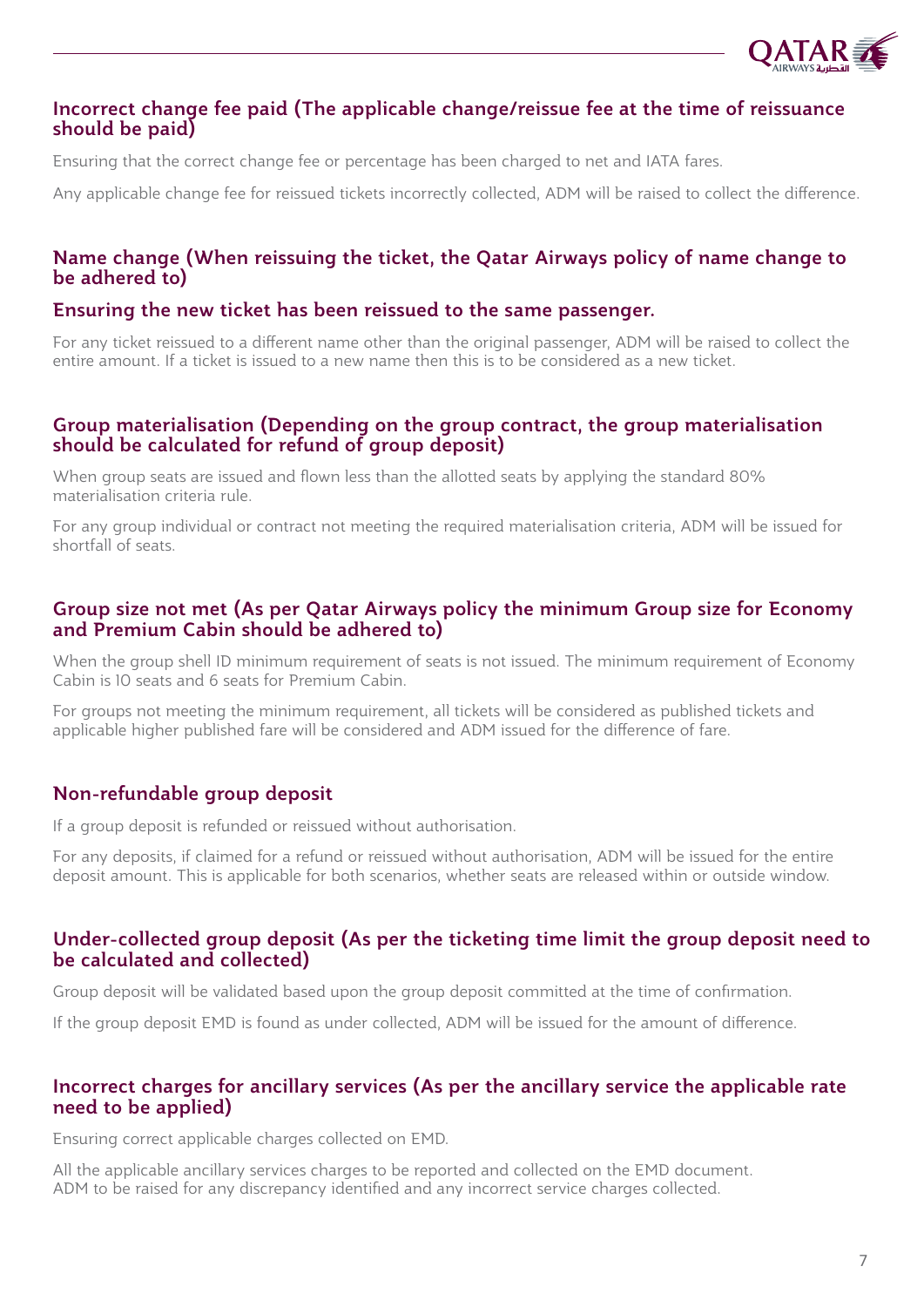

# Unmet ancillary services charges eligibility

Ensuring ancillary charges collected as per the issuance criteria provided for ancillary EMD.

Any EMDs issued should meet the eligibility criteria provided for issuance of the respective EMDs. ADM will be raised for any EMDs wherein the eligibility conditions are not met.

# Excess baggage charges (Any excess baggage the applicable rates should be applied).

Ensuring correct excess baggage charges collected.

The excess baggage charges collected on the EMD document will be verified as per the rate sheet or annexures. ADM will be raised for any discrepancies found.

### Unpaid excess baggage charges (Any excess baggage the applicable rates should be applied).

Ensuring baggage allowance printed on ticket matches the actual applicable allowances permitted as per policy.

ADM will be raised for any excess baggage where the applicable charges are not paid or collected.

### Incorrect RFIC / RFISC for EMD issuance

EMDs are issued according to specified RFIC (reason for issuance code) and RFISC (reason for issuance sub code).

ADM will be raised for any EMDs that are issued with incorrect RFIC / RFISC code.

# Incorrectly reported EMD amount (Calculate the value correctly for EMD to be issued)

Ensure that the applicable unutilised base fare, taxes, YQ, YR and 10% bonus value are correctly calculated and reported or collected on the transportation voucher. ADM will be raised for any discrepancy identified and for any incorrect value collected on the transportation voucher EMD.

# Non-refundable value claimed on EMD (EMD should not be issued to refund a nonrefundable value)

Ensure that the correct applicable value is refunded.

Ensure that non-refundable values are not considered while refunding the EMD value. ADM will be raised for any discrepancy identified and for any incorrect value refunded.

# Dual utilisation (A document coupon that has being reported twice as utilised)

Already used or utilised document reported again for utilisation.

ADM will be raised to reclaim the entire ticket value.

#### Over-utilisation (The value of reissued/exchanged document is more than original document value)

Original document having less value than the new document's applicable value.

ADM will be raised to reclaim the under-collected value.